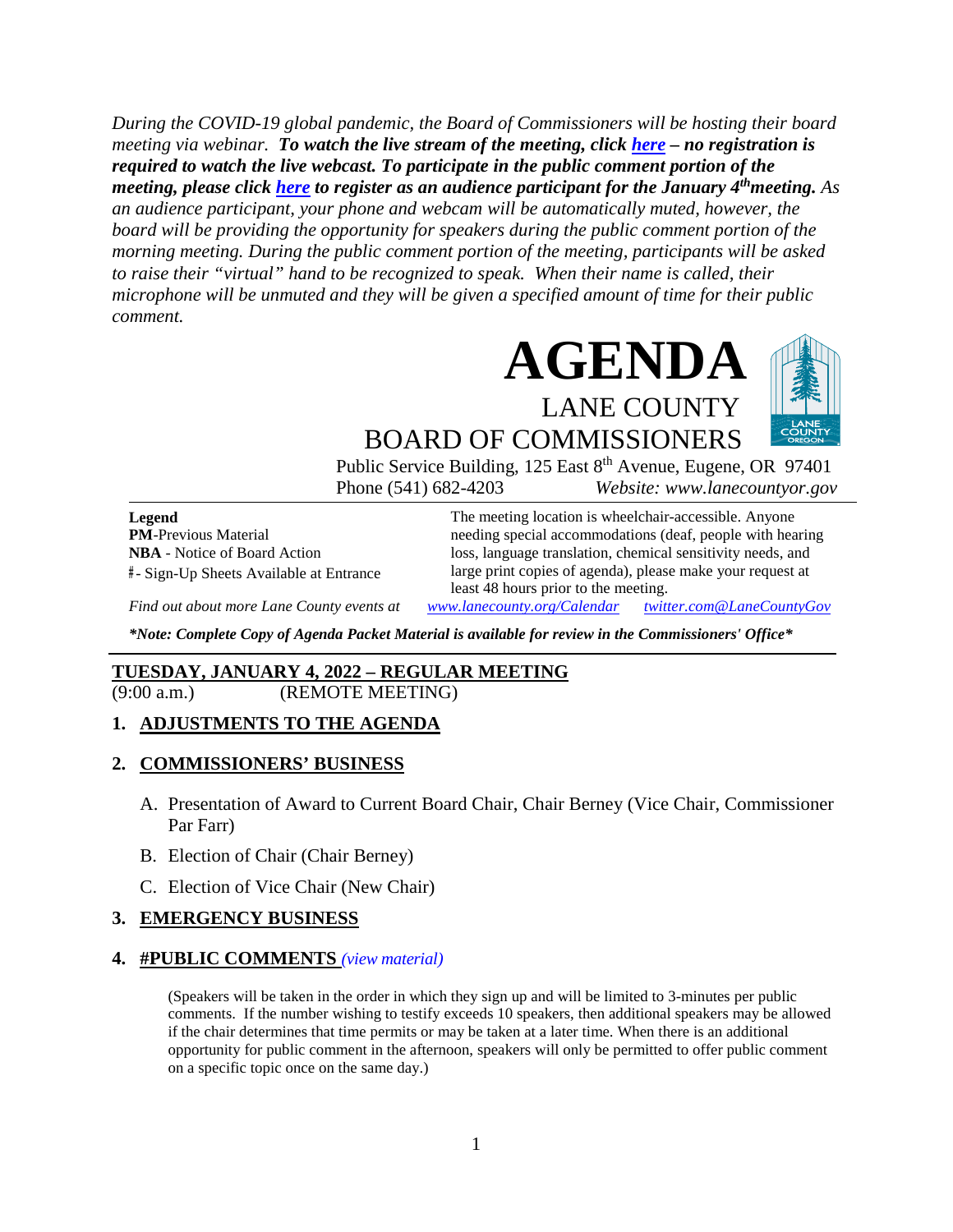If you wish to submit written comment, please send an email to [diana.jones@lanecountyor.gov](mailto:diana.jones@lanecountyor.gov) by no later than noon, the day before the scheduled meeting. **In the email subject line please include: PUBLIC COMMENT FOR MEETING DATE MM/DD/YYYY.** These emails will be compiled and will be included on the Board Agenda with a "view material" link. Please note, all emails submitted will be public record.

### **5. COMMISSIONERS' RESPONSE TO PUBLIC COMMENTS AND/OR OTHER ISSUES AND REMONSTRANCE (estimate 10 minutes)**

### **Recess**

# **TUESDAY, JANUARY 4, 2022 – JOINT MEETING: BOARD OF HEALTH / BOARD OF COMMISSIONERS**

(Following Board of Commissioners Meeting) (REMOTE)

## **1. ADJUSTMENTS TO THE AGENDA**

# **2. EMERGENCY BUSINESS**

# **3. COUNTY ADMINISTRATION**

DISCUSSION/ COVID-19 RESPONSE AND RECOVERY (Steve Mokrohisky, County Administrator; Steve Adams, Incident Commander; Dr. Jocelyn Warren, Public Health Manager) (estimate 45 minutes [15/30])

### **4. Adjourn**

# **6. CONSENT CALENDAR**

(All items listed here are considered to be routine by the Board of Commissioners and will be enacted by one motion in the form listed below. There will be no separate discussion of these items. If discussion is desired, that item will be removed from the Consent Calendar and will be considered separately.)

BEGINNING OF CONSENT CALENDAR \* \* \* \* (estimate 2 minutes)

### A. COUNTY ADMINISTRATION

- Approval of minutes: 12/14/2021 *(view [material\)](http://www.lanecountyor.gov/UserFiles/Servers/Server_3585797/File/Government/BCC/2022/2022_AGENDAS/010422agenda/T.6.A.1.pdf)*
- 2) ORDER 22-01-04-01/ In the Matter of Establishing Board of Commissioners Meeting Roles and Rules of Conduct. (New Chair) *(view [material\)](http://www.lanecountyor.gov/UserFiles/Servers/Server_3585797/File/Government/BCC/2022/2022_AGENDAS/010422agenda/T.6.A.2.pdf)*
- ORDER 22-01-04-02/ In the Matter of Appointing Liaisons to Various Committees and Agencies. (Diana Jones, Board Coordinator) *(view [material\)](http://www.lanecountyor.gov/UserFiles/Servers/Server_3585797/File/Government/BCC/2022/2022_AGENDAS/010422agenda/T.6.A.3.pdf)*
- ORDER 22-01-04-03/ In the Matter of Appointing Representatives to Various Committees and Agencies. (Diana Jones, Board Coordinator) *(view [material\)](http://www.lanecountyor.gov/UserFiles/Servers/Server_3585797/File/Government/BCC/2022/2022_AGENDAS/010422agenda/T.6.A.4.pdf)*
- ORDER 22-01-04-04/ In the Matter of Authorizing a Sale of County Owned Tax Foreclosed Real Property for \$25,880 to the Estate of Maxine Kasper, Former Owner of Record, through its Personal Representative, Marla M. Kasper, Map No. 17-04-24- 33 Tax Lots 10400 and 10900, 2500 Knoop Lane, Eugene, Oregon. (Kellie Hancock, Property Management Manager) *(view [material\)](http://www.lanecountyor.gov/UserFiles/Servers/Server_3585797/File/Government/BCC/2022/2022_AGENDAS/010422agenda/T.6.A.5.pdf)*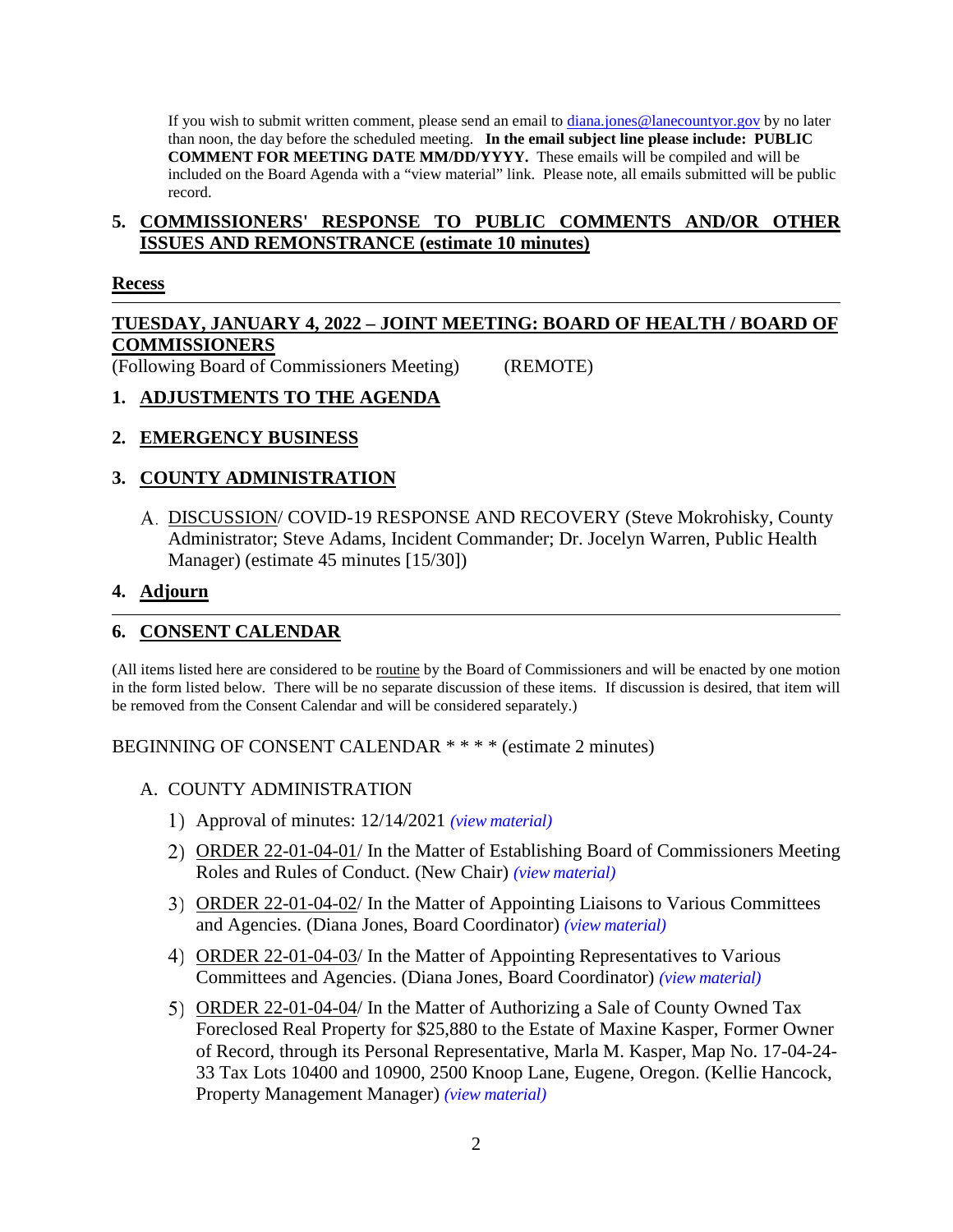- ORDER 22-01-04-05/ In the Matter of Authorizing a Sale of County Owned Tax Foreclosed Real Property for \$1,000 to Sunrise Apartments, LLC, Map No. 17-03-26- 43-07300, in the City of Springfield Oregon. (Kellie Hancock, Property Management Manager) *(view [material\)](http://www.lanecountyor.gov/UserFiles/Servers/Server_3585797/File/Government/BCC/2022/2022_AGENDAS/010422agenda/T.6.A.6.pdf)*
- ORDER 22-01-04-06/ In the matter of Approving the Extension of Appointments of Mr. Matt Snyder and Ms. Paula Brown to the Performance Audit Committee Until January 31, 2023. (Laura Holtgrieve, Staff Liaison, Performance Audit Committee) *(view [material\)](http://www.lanecountyor.gov/UserFiles/Servers/Server_3585797/File/Government/BCC/2022/2022_AGENDAS/010422agenda/T.6.A.7.pdf)*
- ORDER 22-01-04-07/ In the Matter of Authorizing the County Administrator to Execute Price Agreement Contracts for Task Order-based Architectural and Related Services with Selected Vendors for Such Services, and Authorizing the Capital Projects Supervisor and Capital Planning and Facilities Management Manager to Issue Task Orders for Specific Work Under these Contracts. (Colin McCarthy, Capital Projects Supervisor) *(view [material\)](http://www.lanecountyor.gov/UserFiles/Servers/Server_3585797/File/Government/BCC/2022/2022_AGENDAS/010422agenda/T.6.A.8.pdf)*
- B. COUNTY COUNSEL
	- ORDER 22-01-04-08/ In the Matter of Selecting a Newspaper to Publish Monthly Notice of Expenditures, Personal Property Tax Warrants, and Notices of Real Property Tax Foreclosure. (Andy Clark, Assistant County Counsel) *(view [material\)](http://www.lanecountyor.gov/UserFiles/Servers/Server_3585797/File/Government/BCC/2022/2022_AGENDAS/010422agenda/T.6.B.1.pdf)*
	- ORDER 22-01-04-09/ In the Matter of Appointing Justices Pro Tempore for the Lane County Justice District through January 6, 2022. (Andy Clark, Assistant County Counsel) *(view [material\)](http://www.lanecountyor.gov/UserFiles/Servers/Server_3585797/File/Government/BCC/2022/2022_AGENDAS/010422agenda/T.6.B.2.pdf)*
	- ORDER 22-01-04-10/ In the Matter of Granting Authority Pursuant to ORS 476.280 to Extinguish Uncontrolled Fires in Unincorporated Lane County. (Stephen Dingle, County Counsel) *(view [material\)](http://www.lanecountyor.gov/UserFiles/Servers/Server_3585797/File/Government/BCC/2022/2022_AGENDAS/010422agenda/T.6.B.3.pdf)*
	- ORDER 22-01-04-11/ In the Matter of Approving the Delegation of Authority / Incident Commander. (Stephen Dingle, County Counsel) *(view [material\)](http://www.lanecountyor.gov/UserFiles/Servers/Server_3585797/File/Government/BCC/2022/2022_AGENDAS/010422agenda/T.6.B.4.pdf)*
	- ORDER 22-01-04-12/ In the Matter of Incorporating Oregon Statutory Caselaw into the Lane Manual. (Stephen Dingle, County Counsel) *(view [material\)](http://www.lanecountyor.gov/UserFiles/Servers/Server_3585797/File/Government/BCC/2022/2022_AGENDAS/010422agenda/T.6.B.5.pdf)*
	- ORDER 22-01-04-13/ In the Matter of Incorporating Oregon Statutory and Caselaw into the Lane Code. (Stephen Dingle, County Counsel) *(view [material\)](http://www.lanecountyor.gov/UserFiles/Servers/Server_3585797/File/Government/BCC/2022/2022_AGENDAS/010422agenda/T.6.B.6.pdf)*
	- ORDER 22-01-04-14/ In the Matter of Affirming the Appointments of the County Clerk, County Treasurer, and County Surveyor. (James Chaney, Assistant County Counsel) *(view [material\)](http://www.lanecountyor.gov/UserFiles/Servers/Server_3585797/File/Government/BCC/2022/2022_AGENDAS/010422agenda/T.6.B.7.pdf)*
- C. HEALTH & HUMAN SERVICES
	- ORDER 22-01-04-15/ In the Matter of Approving Seventeen Contract and Eighteen Amendments, Delegating Authority to the County Administrator to Sign the Approved Actions. (Karen Gaffney, Director) *(view [material\)](http://www.lanecountyor.gov/UserFiles/Servers/Server_3585797/File/Government/BCC/2022/2022_AGENDAS/010422agenda/T.6.C.1.pdf)*
	- ORDER 22-01-04-16/ In the Matter of Adding Five, Fulltime Regular (5.0 FTE) Positions among the following Classifications: Professional/Technical Supervisor (1.0 FTE), Community Service Worker 2 (1.0 FTE), Stores Clerk (1.0 FTE) Office Assistant 2-B (1.0 FTE), Administrative Assistant (1.0 FTE) And Five Temporary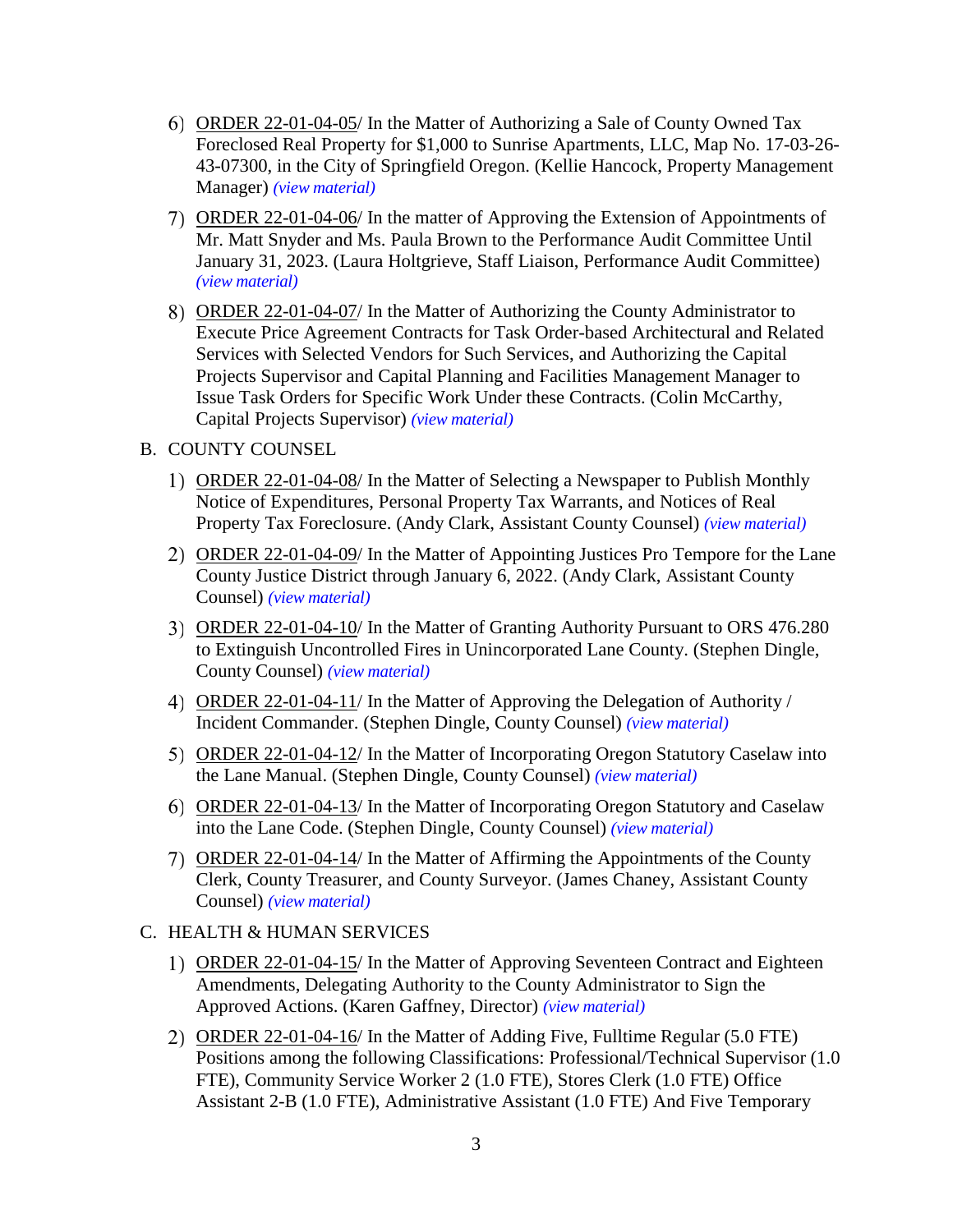Positions (2.5 FTE) In Fund 286 within the Department of Health & Human Services. (Karen Gaffney, Director) *(view [material\)](http://www.lanecountyor.gov/UserFiles/Servers/Server_3585797/File/Government/BCC/2022/2022_AGENDAS/010422agenda/T.6.C.2.pdf)*

- D. PUBLIC WORKS
	- ORDER 22-01-04-17/ In the Matter of Approving the Re-Appointment of Rene' Speer to the Lane County Fair Board for a Four-Year Term Ending December 31, 2025 (Corey Buller, Fair Manager) *(view [material\)](http://www.lanecountyor.gov/UserFiles/Servers/Server_3585797/File/Government/BCC/2022/2022_AGENDAS/010422agenda/T.6.D.1.pdf)*
	- 2) ORDER 22-01-04-18/ In the Matter of Authorizing the Sale of County Owned Real Property for \$5,000 to Levi A. Miller, Map No. 17-04-28-10, Tax Lot 00400. (Mike Davis, Right of Way Agent) *(view [material\)](http://www.lanecountyor.gov/UserFiles/Servers/Server_3585797/File/Government/BCC/2022/2022_AGENDAS/010422agenda/T.6.D.2.pdf)*
	- ORDER 22-01-04-19/ In the Matter of Naming a Private Road, Timber Hill Drive, Without a Public Hearing. (17-15-09-00 and 17-15-16-00) (Mikeal Jay Blommé, Lane County Surveyor) *(view [material\)](http://www.lanecountyor.gov/UserFiles/Servers/Server_3585797/File/Government/BCC/2022/2022_AGENDAS/010422agenda/T.6.D.3.pdf)*
	- ORDER 22-01-04-20/ In the Matter of Authorizing the Relinquishment of Real Property for Public Purposes Under ORS 271.330 to the City of Lowell, Identified as the North Portion of West Boundary Road, Map No. 19-01-14-24. (Jeremy Sherer, Sr. Right of Way Engineering Associate) *(view [material\)](http://www.lanecountyor.gov/UserFiles/Servers/Server_3585797/File/Government/BCC/2022/2022_AGENDAS/010422agenda/T.6.D.4.pdf)*
	- ORDER 22-01-04-21/ In the Matter of Authorizing the Execution of an Option Agreement for a Direct Sale of County Owned Excess Real Property for \$45,700 Under ORS 271.310 to the City of Lowell, Identified as the South Portion of West Boundary Road, (Map No. 19-01-14-24), and Authorizing the County Administrator to Execute Documents to Complete the Sale. (Jeremy Sherer, Sr. Right of Way Engineering Associate) *(view [material\)](http://www.lanecountyor.gov/UserFiles/Servers/Server_3585797/File/Government/BCC/2022/2022_AGENDAS/010422agenda/T.6.D.5.pdf)*
	- ORDER 22-01-04-22/ In the Matter of Approving Four Public Works Contracts and Amendments and Delegating Authority to the County Administrator to Execute the Approved Contracts and Amendments for Oregon Department of Transportation & City of Springfield, Revenue in the amount of \$435,945; Atkins North America, Inc., ABN: Faithful+Gould, Expense in the amount of \$74,900; Oregon Military Department / Office of Emergency Management, Revenue plus match Expense in the amount of \$451,720; R.L. Reimers Co., Expense in the amount of \$324,690 (Daniel Hurley, Public Works Director) *(view [material\)](http://www.lanecountyor.gov/UserFiles/Servers/Server_3585797/File/Government/BCC/2022/2022_AGENDAS/010422agenda/T.6.D.6.pdf)*

## END OF CONSENT CALENDAR \* \* \* \*

# **7. HEALTH & HUMAN SERVICES**

- A. ORDER 22-01-04-27/ In the Matter of Approving One Contract Amendment with St. Vincent de Paul and, Delegating Authority to the County Administrator to Sign the Amendment. (Karen Gaffney, Director) (estimate 5 minutes [2/3]) *(view [material\)](http://www.lanecountyor.gov/UserFiles/Servers/Server_3585797/File/Government/BCC/2022/2022_AGENDAS/010422agenda/T.7.A.pdf)*
- B. DISCUSSION/ Behavioral Health Crisis Center. (Karen Gaffney, Director; Pauline Gichohi, Lane County Behavioral Health Division Manager; Shana Mart, Lane County Behavioral Health Manager; Jeremy Jalabert, Lane County Behavioral Health Sr. Management Analyst; Jamie Sellar, MA LPC, Chief Strategy Officer; Carlos Mackall, MA CAADC, Vice President Consulting) (estimate 45 minutes [30/15]) *(view [material\)](http://www.lanecountyor.gov/UserFiles/Servers/Server_3585797/File/Government/BCC/2022/2022_AGENDAS/010422agenda/T.7.B.pdf)*

# **8. COUNTY COUNSEL**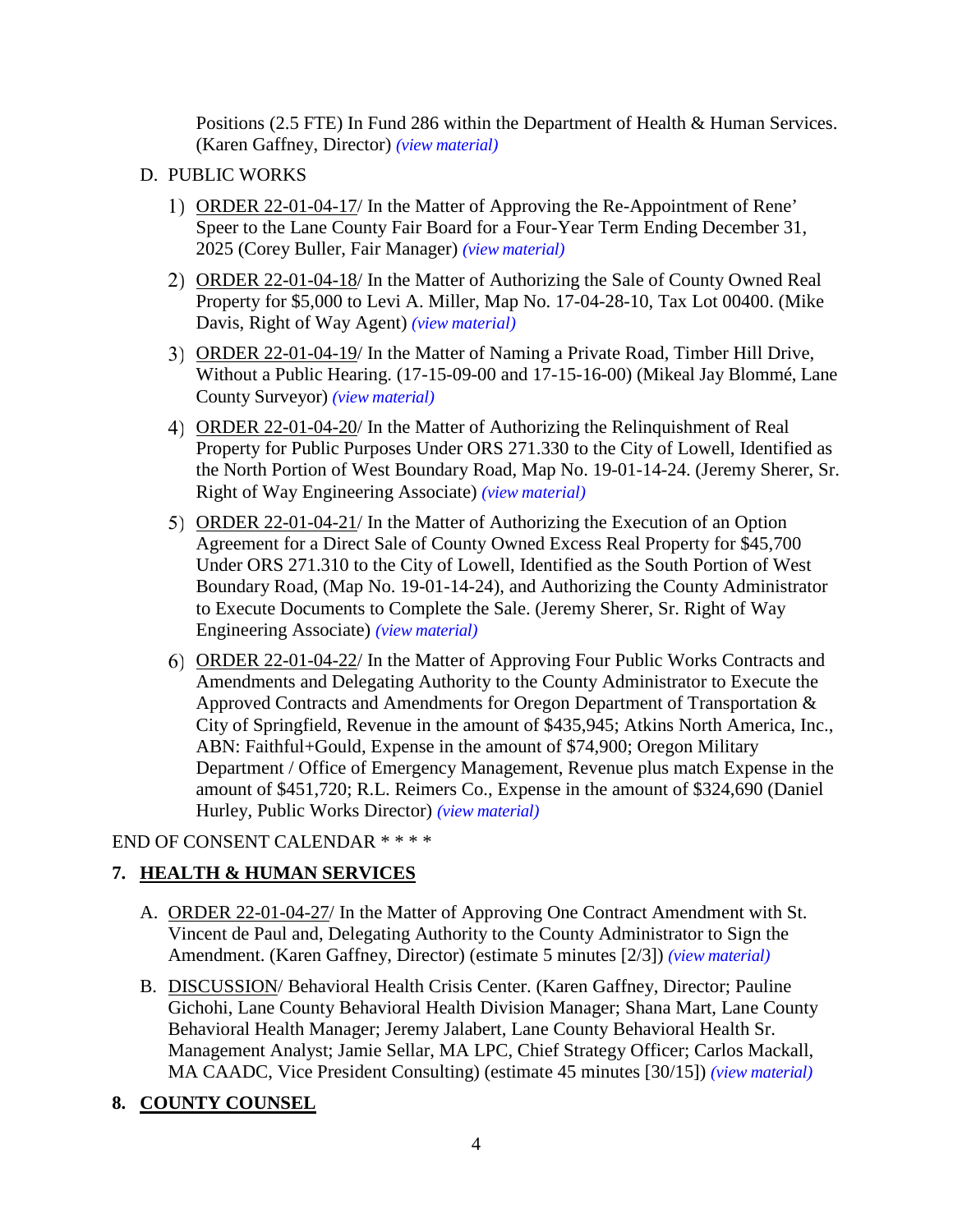- A. Announcements
- B. ORDER 22-01-04-23/ In the Matter of Notifying Board Members of Emergency Meetings and Board Participation in Emergency Meetings. (Stephen Dingle, County Counsel) (estimate 10 minutes [5/5]) *(view [material\)](http://www.lanecountyor.gov/UserFiles/Servers/Server_3585797/File/Government/BCC/2022/2022_AGENDAS/010422agenda/T.8.B.pdf)*
- C. ORDER 22-01-04-24/ In the Matter of Authorizing the County Administrator to Expend and Commit County Resources During an Emergency Until an Emergency Meeting of the Board. (Stephen Dingle, County Counsel) (estimate10 minutes [5/5]) *(view [material\)](http://www.lanecountyor.gov/UserFiles/Servers/Server_3585797/File/Government/BCC/2022/2022_AGENDAS/010422agenda/T.8.C.pdf)*

### **9. COUNTY ADMINISTRATION**

- A. REPORT/ Legislative Committee Update. (Alex Cuyler, Intergovernmental Relations Manager) (estimate 30 minutes [15/15]) *(view [material\)](http://www.lanecountyor.gov/UserFiles/Servers/Server_3585797/File/Government/BCC/2022/2022_AGENDAS/010422agenda/T.9.A.pdf)*
	- ORDER 22-01-04-25/ In the Matter of Adopting Recommendations of the Lane County Legislative Committee. (Alex Cuyler, Intergovernmental Relations Manager) (estimate 5 minutes [2/3]) *(view [material\)](http://www.lanecountyor.gov/UserFiles/Servers/Server_3585797/File/Government/BCC/2022/2022_AGENDAS/010422agenda/T.9.A.1.pdf)*
- B. Announcements

### **10. EXECUTIVE SESSION as per ORS 192.660**  (Remote Meeting)

### **11. OTHER BUSINESS**

### **12. Recess**

*During the COVID-19 global pandemic, the Board of Commissioners will be hosting their board meeting via webinar. To watch the live stream of the meeting, click [here](https://lanecounty.org/cms/One.aspx?portalId=3585881&pageId=7842434) – no registration is required to watch the live webcast. To participate in the public hearing portion of the meeting, please click [here](https://us06web.zoom.us/webinar/register/WN_PoYSElOyTt-Jb5a7bKSRTw) to register as an audience participant for the January 4thmeeting.*

#### **TUESDAY, JANUARY 4, 2022 – REGULAR MEETING** (1:30 p.m.) (REMOTE MEETING)

### **13. PUBLIC WORKS**

A. PUBLIC HEARING / ORDER 22-01-04-26/ In the Matter of the Surrender of a Portion of Rhododendron Drive and 4<sup>th</sup> Avenue (County Road No. 65), to the City of Florence with a Public Hearing. (18-12-04) (Mikeal Jay Blommé, Lane County Surveyor)(estimate 15 minutes [5/10]) *(view [material\)](http://www.lanecountyor.gov/UserFiles/Servers/Server_3585797/File/Government/BCC/2022/2022_AGENDAS/010422agenda/T.13.A.pdf)*

### **14. COMMISSIONERS' BUSINESS**

- A. Announcements
- **B.** Future Board Assignment Requests

### **15. REVIEW ASSIGNMENTS**

### **16. EXECUTIVE SESSION as per ORS 192.660**